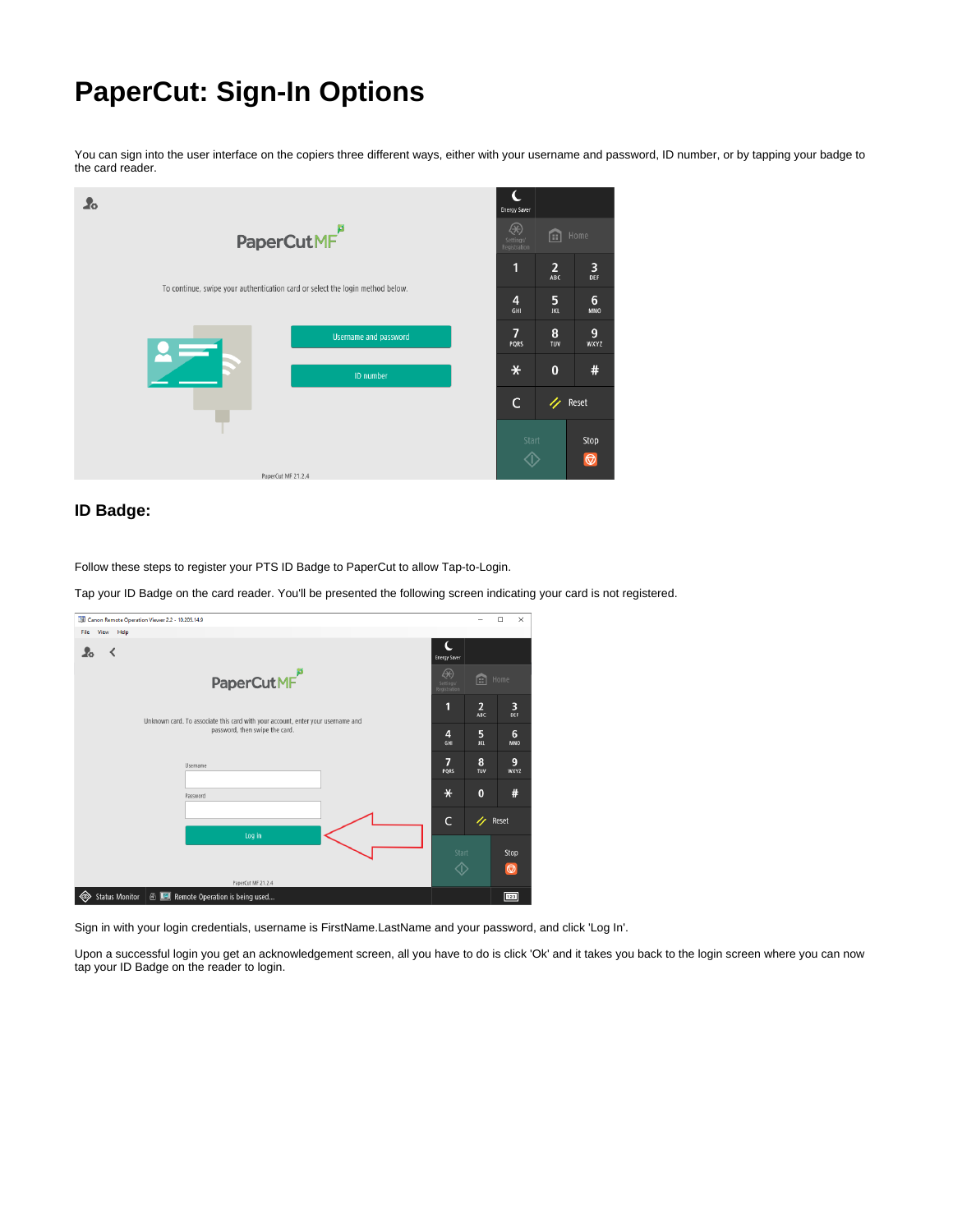

## **Username & Password:**

Login with your Seminary account (firstname.lastname) and your password.

| Zο                                      | ∢                       |  |                          |  | <b>Energy Saver</b>            |                       |                               |
|-----------------------------------------|-------------------------|--|--------------------------|--|--------------------------------|-----------------------|-------------------------------|
|                                         | PaperCutMF <sup>p</sup> |  |                          |  | ⊛<br>Settings/<br>Registration | 面<br>Home             |                               |
|                                         |                         |  |                          |  | ٢                              | $\overline{2}$<br>ABC | 3<br>DEF                      |
| Please enter your username and password |                         |  |                          |  | $\overline{4}$<br>GHI          | 5<br><b>JKL</b>       | $6\phantom{1}6$<br><b>MNO</b> |
|                                         |                         |  | Username<br>jesse.slover |  | 7<br>PQRS                      | 8<br>TUV              | 9<br>WXYZ                     |
|                                         |                         |  | Password<br>**********   |  | $\ast$                         | $\bf{0}$              | #                             |
|                                         |                         |  | Log in                   |  | C                              | n                     | Reset                         |
|                                         |                         |  | PaperCut MF 21.2.4       |  | Start                          |                       | Stop<br>$\circledcirc$        |

## **ID Number:**

Login with your 9-digit ID number found on your Seminary badge, including any preceding zeros; for example if your ID is 123456, login with 000123456, or if your ID is 12345, login with 000012345